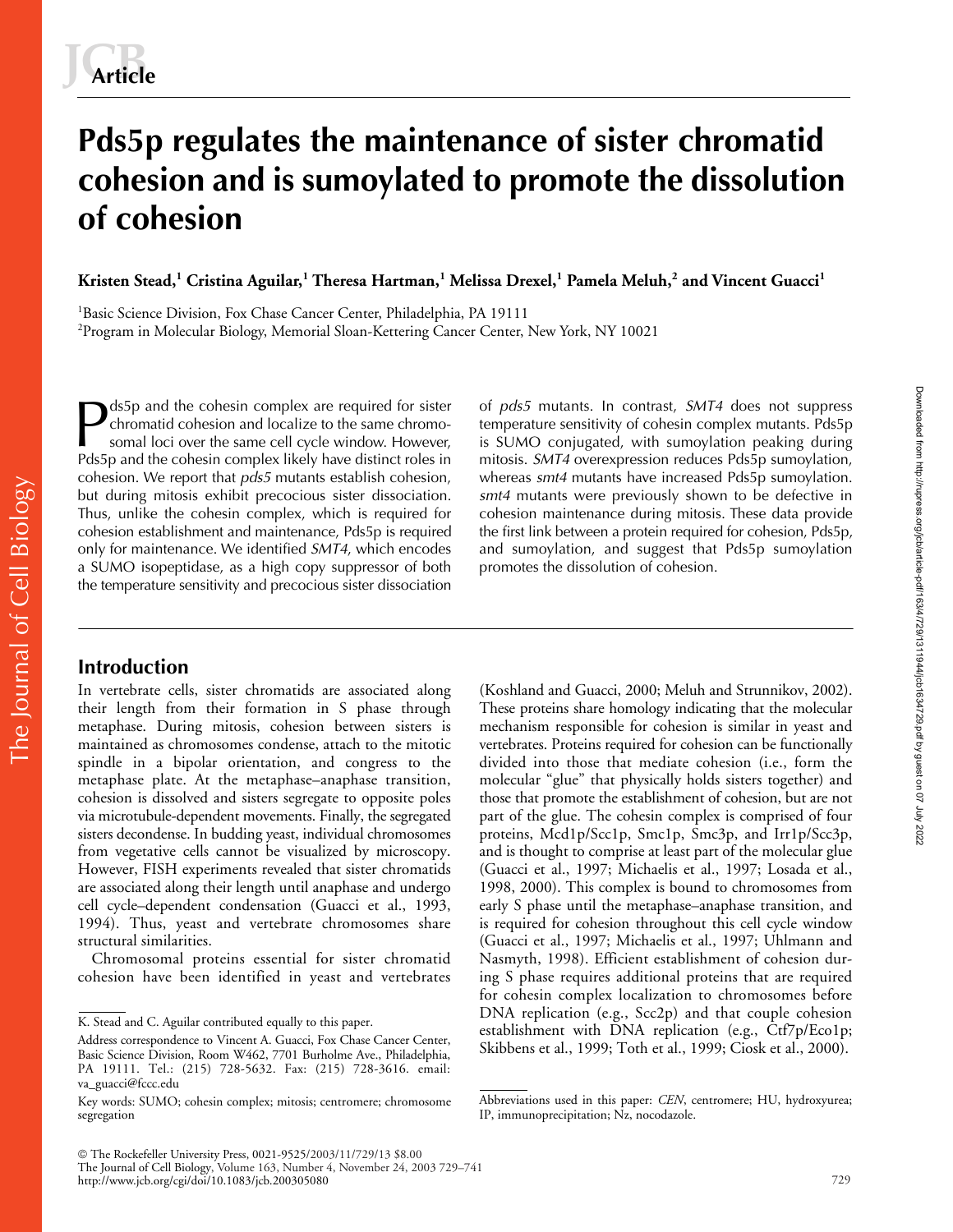The cohesin complex comprises only part of the molecular glue responsible for sister chromatid cohesion. Another protein, Pds5p, was first identified in fungi (*PDS5* in budding yeast, BimD6 in *Aspergillus nidulans*, Spo76 in *Sordaria*) as being important for sister chromatid cohesion, condensation, and chromosome segregation (Denison et al., 1993; van Heemst et al., 1999; Hartman et al., 2000). Pds5p homologues have since been identified in higher eukaryotes (Sumara et al., 2000). Like the cohesin complex, Pds5p localizes to chromosomes from early S phase until the metaphase– anaphase transition (Hartman et al., 2000; Panizza et al., 2000; Sumara et al., 2000). In budding yeast, the cohesin complex and Pds5p bind to the same discrete chromosomal loci, including the centromere (*CEN*) DNA, a known site of cohesion (Megee and Koshland, 1999; Hartman et al., 2000; Panizza et al., 2000). In cells arrested at metaphase by nocodazole (Nz) treatment, Pds5p is required to maintain cohesion at both *CEN*-proximal and -distal loci (Hartman et al., 2000). Finally, Pds5p localization to chromosomes is dependent on the cohesin complex, whereas the cohesin complex still localizes to chromosomes in the absence of Pds5p (Hartman et al., 2000; Tanaka et al., 2001; Wang et al., 2002). These results indicate that Pds5p cooperates with the cohesin complex to mediate sister chromatid cohesion, but that Pds5p and the cohesin complex serve distinct roles in cohesion.

SUMO is a small ubiquitin-related protein that is covalently attached to proteins (Melchior, 2000). In budding yeast, Smt3p (SUMO) and SUMO isopeptidases are important for cell cycle progression and sister chromatid cohesion. *smt3* mutants delay in G2/M phase (Biggins et al., 2001). Smt3p/SUMO is removed from proteins by the SUMO isopeptidases Ulp1p and Smt4p/Ulp2p, and isopeptidase mutants also delay in G2/M phase (Li and Hochstrasser, 1999, 2000). *smt4* mutants have increased levels of SUMOconjugated proteins and exhibit precocious sister dissociation at *CEN*-proximal loci (Li and Hochstrasser, 2000; Bachant et al., 2002). These results suggest that sumoylation of one or more proteins regulates cohesion. Here, we identify *SMT4* as a suppressor of the temperature sensitivity and the precocious dissociation of sister chromatids in *pds5* mutants. We show that Pds5p is sumoylated and that Smt4p activity modulates this sumoylation. We propose a model to explain the distinct roles that Pds5p and the cohesin complex play in cohesion, and suggest that Pds5p sumoylation promotes the dissolution of cohesion.

# **Results**

# *PDS5* **is required for maintenance of cohesion in mitosis, but not for establishment**

Previously, we demonstrated that *pds5* mutants exhibit precocious sister dissociation at *CEN*-proximal and -distal loci when arrested at nonpermissive temperature in mitosis by treatment with Nz (Hartman et al., 2000). Furthermore, we showed that *pds5* mutants retain cohesion if arrested with Nz at permissive temperature, but rapidly lose cohesion when transferred to nonpermissive temperature, indicating that Pds5p is required to maintain cohesion during metaphase. These experiments could not determine whether budding yeast Pds5p is required for establishment. In

*Schizosaccharomyces pombe*, *pds5* mutants have normal cohesion after S phase, but exhibit precocious sister dissociation when arrested in G2 phase or mitosis (Tanaka et al., 2001). Thus, fission yeast Pds5p is required for cohesion maintenance, but not for establishment. To test whether this is also the case in budding yeast, we assessed cohesion in synchronously growing *pds5* mutant cells.

Wild-type and *pds5* mutants were grown in YEPD at 23°C, arrested in S phase using hydroxyurea (HU), shifted to 37°C, and then released into fresh 37°C YEPD containing  $\alpha$ -factor (see Materials and methods). By this regimen, cells progress synchronously through S phase and mitosis at the nonpermissive temperature for *pds5* mutants, and then arrest in G1 phase. To monitor cohesion, strains contained a Tet operator array integrated at the *URA3* locus and also expressed a Tet repressor–GFP fusion protein. Cell cycle progression was monitored by FACS® analysis and Western blot of Pds1p levels. Pds1p is a negative regulator of the metaphase–anaphase transition, and its destruction can be used as a molecular marker for anaphase onset (Cohen-Fix et al., 1996; Yamamoto et al., 1996a,b). HU-arrested cells at  $37^{\circ}$ C (t = 0) have unreplicated DNA, so both wild-type and *pds5-2* cells had only one GFP signal (Fig. 1, A and B). Both wild-type and *pds5* cells completed DNA replication by 30 min after release from HU (Fig. 1 B). As expected, few wildtype cells had two GFP signals (separated sisters) because of sister chromatid cohesion. Similarly, few *pds5-2* cells had two GFP signals, indicating that sister chromatid cohesion had been established and was still present on most chromosomes. In contrast, cohesin complex mutants exhibited significant loss of cohesion after S phase (Michaelis et al., 1997). By 45 min, the number of wild-type and *pds5-2* cells with two GFP signals increased significantly (Fig. 1 A). In wild-type cells, the sisters separated as a consequence of normal anaphase, as evidenced by decreased Pds1p levels (Fig. 1 C) and the location of *CEN*-proximal GFP signals at the leading edges of the separating DNA masses (Fig. 1 D, left). In contrast, Pds1p levels remained high in *pds5-2* cells from 45–90 min, even though most cells had two GFP signals (Fig. 1, A and C). The separated GFP signals in these cells remained close together (Fig. 1 D, middle). These results indicate that precocious sister dissociation had occurred in *pds5* cells and had activated the mitotic checkpoint. Finally, by 120 min in *pds5-2* cells, Pds1p levels had decreased and anaphase cells appeared (Fig. 1, A, C, and D; right). Similar results were observed with *pds5-1* cells (unpublished data). Thus, in *pds5* mutants, cohesion is established, but sisters undergo precocious dissociation before anaphase. Therefore, as in fission yeast, budding yeast Pds5p is not required for cohesion establishment, but is required for its maintenance during mitosis.

# *SMT4* **suppresses the temperature sensitivity of** *pds5* **mutants**

To gain insight into the role of Pds5p in cohesion, we screened for high copy suppressors of the temperature sensitivity of *pds5-1* cells (see Materials and methods). High copy plasmids bearing the *SMT4* gene (2µ *SMT4*) suppressed the temperature sensitivity of *pds5-1* cells to an extent comparable to *PDS5* itself (Fig. 2 A). High copy *SMT4* also suppressed haploid *pds5-2* and *pds5-3* mutant strains, although suppres-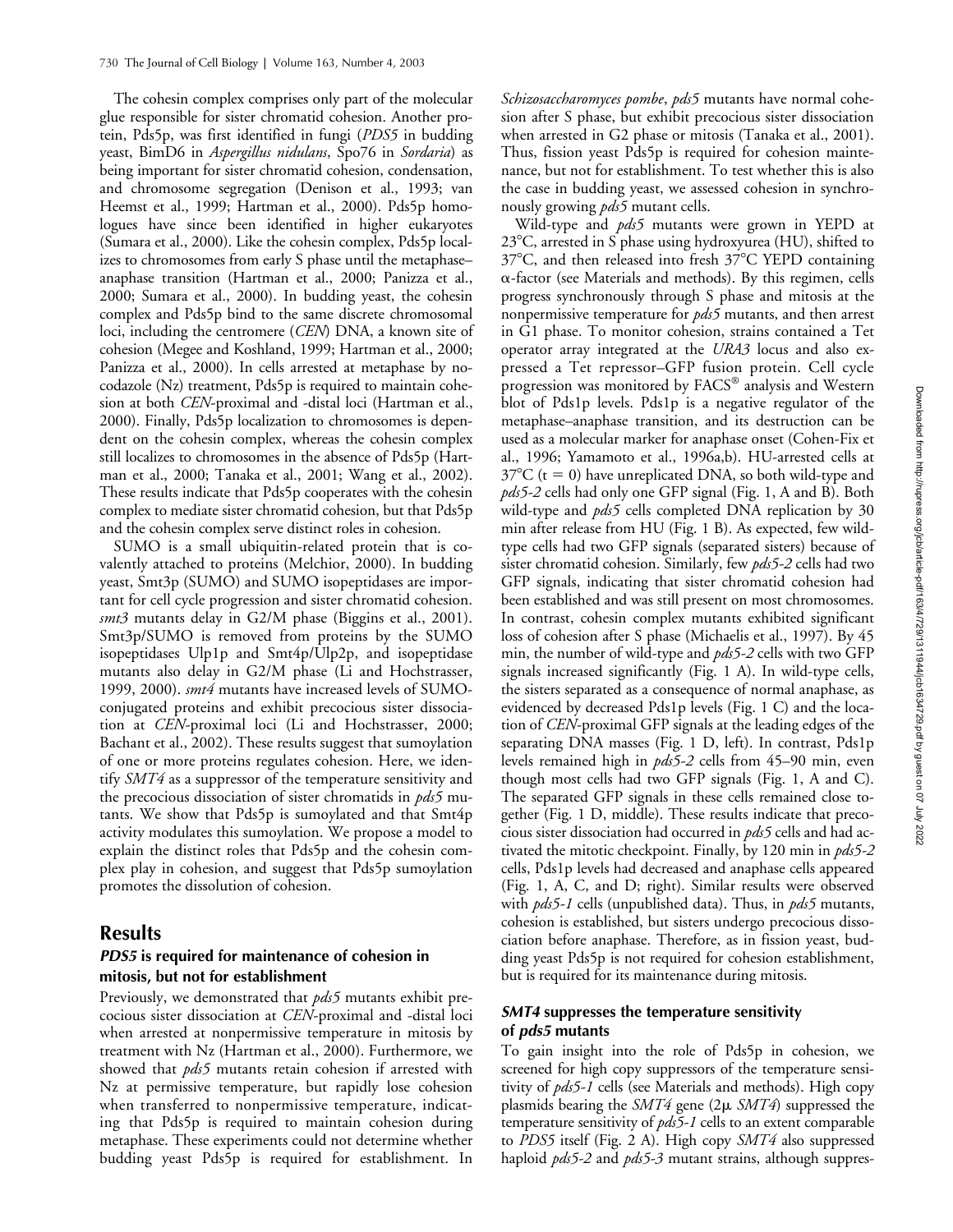

Figure 1. **Characterization of cell cycle and cohesion defects of** *pds5* **cells.** Wild-type (VG2450-7A and VG2390-37A) and *pds5-2* (VG2456-5C and VG2416-12A) haploids released from S phase (HU arrest) at 37°C. (A) Percentage of cells with two GFP signals. The number of cells with two GFP signals was determined in HU-arrested cells  $(t = 0)$  and at various times after release from arrest, and were then plotted as the percentage of total cells (see Materials and methods). (B) DNA content of cells by FACS® analysis. (C) Pds1p levels. Wild-type (VG2450-7A) and *pds5-2* (VG2456-5C) cells subjected to Western blot using anti-HA (Pds1-3HA) and anti-B tubulin (Tub2) antibodies (see Materials and methods). (D) Micrographs of cells with two GFP signals after release from HU arrest at 37°C. Chromosomal DNA (DAPI) and *URA3* locus (GFP) are shown. Bars, 5  $\mu$ m. Data were generated from two independent experiments for all figures. For A, 100–200 cells were scored at every time point to generate error bars.

sion was weaker in *pds5-3* cells. *SMT4* present on a low copy *CEN* vector also strongly suppressed all three *pds5* alleles (Fig. 2 B). These results demonstrate that the temperature sensitivity of *pds5* mutants is exquisitely sensitive to *SMT4* levels.

The fact that *SMT4* robustly suppressed *pds5* cells suggested that *SMT4* either directly affects a property of the mutant protein or bypasses the need for Pds5p function. To distinguish between these possibilities, we asked whether *SMT4* could suppress a deletion of *PDS5.* Because *PDS5* is an essential gene in budding yeast (Hartman et al., 2000), we used a plasmid shuffle assay to test for suppression of a *pds5*-null allele (*pds5*::*URA3*; see Materials and methods). A haploid *pds5*:: *URA3* strain was kept viable by a plasmid-borne copy of *PDS5* (pTH10; *PDS5 CEN LEU2*). We assayed the ability of high copy plasmid pTH40 (2 *SMT4 TRP1*) to enable plasmid pTH10 loss. After 40 generations of growth in nonselective media, the pTH10 reporter was never lost from cells bearing pTH40 (2µ *SMT4 TRP1*). For positive and negative controls, we assayed high copy plasmids pTH39 (2µ PDS5) *TRP1*) and YEplac112 (2 $\mu$  *TRP1*), respectively. As expected, the pTH10 reporter plasmid was readily lost from cells bearing pTH39 because it provides Pds5p, but pTH10 was never lost from cells bearing YEplac112. Thus, *SMT4* overexpression cannot suppress a *pds5*-null allele, indicating that Smt4p is likely suppressing a defect of the mutant *pds5* protein.

### *SMT4* **is not a general suppressor of mutants defective in cohesion**

Next, we determined whether *SMT4* specifically suppresses *pds5* mutants or if it is a general suppressor of mutants defec-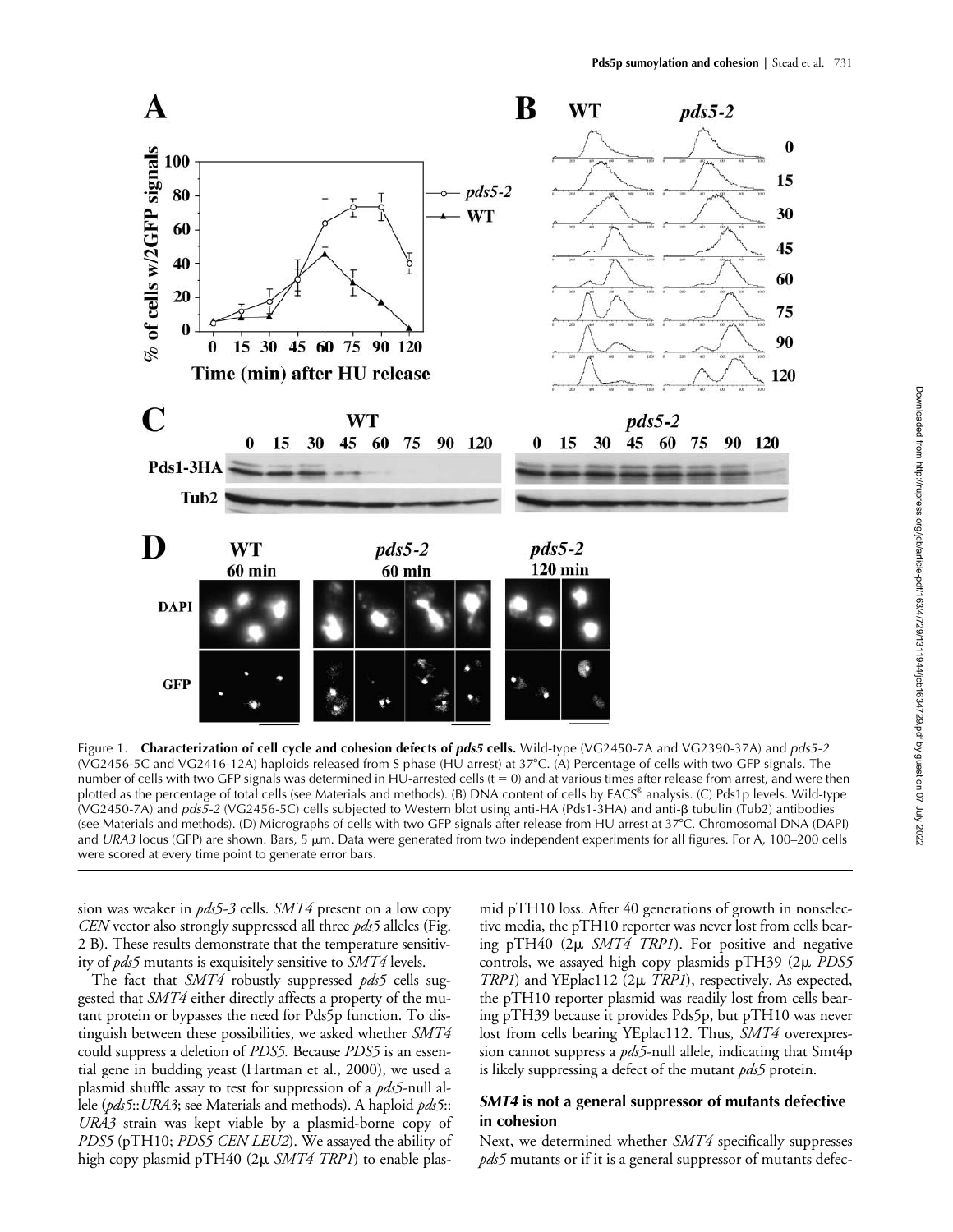

Figure 2. *SMT4* **suppresses** *pds5* **mutant temperature sensitivity.** (A) Effect of high copy *SMT4* (2 *URA3* vector) on the temperature-sensitive phenotype of *pds5* mutants. Haploid strains *pds5-1* (VG986-5B), *pds5-2* (VG987-5C), and *pds5-3* (VG988-1C) containing 2 *PDS5* (pVG175), 2μ (pRS202), or 2μ *SMT4* (pTH5) grown to saturation at 23°C in SC-URA liquid, plated in 10-fold serial dilutions on YEPD, and incubated for 72 h at 23 or 37-C. (B) Effect of low copy *SMT4* (*CEN URA3* vector) on the temperature-sensitive phenotype of *pds5* mutants. Haploid *pds5-1* (VG986-5B), *pds5-2* (VG987-5C), and *pds5-3* (VG988-1C) strains containing *CEN PDS5* (pVG282), *CEN* (YCplac33), or *CEN SMT4* (pTH4) grown and plated as described in A.

tive in cohesion, chromosome structure, or cell cycle progression. For this purpose, we assayed the effect of high copy *SMT4* (plasmid pTH5) on the temperature sensitivity of mutants in cohesin complex subunits (*mcd1*, *smc1*, and *smc3*), a protein required for cohesin complex loading on chromosomes (*scc2*), topoisomerase II (*top2*), a condensin complex subunit (*smc2*), and two genes important for cell cycle progression through mitosis (*pds1* and *esp1*). *SMT4* failed to suppress the cohesion, chromosome topology, or mitotic regulatory mutants, even at semi-permissive temperature (Fig. 3 A, 30 or 34°C; unpublished data). *SMT4* did weakly suppress *smc2-8*, the condensin complex subunit mutant (Fig. 3 A), consistent with a previous report (Strunnikov et al., 2001). Because Pds5p is required for condensation as well as cohesion, the weakness of *smc2-8* suppression may indicate an indirect suppression due to an effect on wild-type Pds5p by *SMT4* or a direct effect on the mutant Smc2p. Thus, *SMT4* suppression is largely specific for *pds5* mutants.

*SMT4* encodes a SUMO isopeptidase (i.e., deconjugase), and as shown in Fig. 4, wild-type Pds5p is sumoylated. It is possible that *SMT4* suppresses *pds5* mutants by decreasing SUMO conjugation of mutant Pds5p. Consistent with this idea, a catalytically dead *smt4* allele fails to suppress *pds5* mutants (unpublished data). Moreover, overexpressing other SUMO pathway genes should affect *pds5* mutants in predictable ways. Proteins that promote SUMO deconjugation should suppress *pds5* mutants, whereas proteins that promote SUMO conjugation should be toxic. Therefore, we assayed the effect of high copy plasmids bearing either *ULP1* (another SUMO isopeptidase; Li and Hochstrasser, 2000), or *NFI1/SIZ2* (a SUMO E3 ligase; Johnson and Gupta, 2001) on the temperature sensitivity of *pds5* mutants (Fig. 3 B). High copy *ULP1* exhibited only a weak suppression compared with *SMT4.* In contrast, high copy *NFI1* exacerbated the temperature sensitivity of *pds5-1* cells. Similar

effects were observed in *pds5-2* and *pds5-3* mutants (unpublished data). Thus, overexpression of either SUMO isopeptidase suppresses the *pds5* temperature sensitivity, whereas overexpression of a SUMO-conjugating enzyme is toxic. These results support the idea that sumoylation of the mutant Pds5p modulates its activity. Ulp1p localizes to the nuclear periphery, whereas Smt4p localizes to the nucleus (Li and Hochstrasser, 2000). The differences in their ability to suppress may reflect distinct target specificities, localization, or cell cycle control of their activity.

### **Pds5p is sumoylated in a cell cycle–dependent manner**

Given the ability of SUMO pathway genes to either suppress or exacerbate the temperature sensitivity of *pds5* mutants, it seemed likely that Pds5p is modified by SUMO. Sumoylation could alter Pds5p function, and the mutant Pds5p might be especially sensitive to this modification. Alternatively, the effect could reflect an indirect effect of SUMO conjugation to another protein. Therefore, we examined whether wild-type Pds5p is sumoylated. Protein extracts from haploid yeast strains bearing MYC epitope–tagged Pds5p (*PDS5-6MYC* or *PDS5-12MYC*) or untagged Pds5p (*PDS5*) were isolated. MYC-tagged Pds5p was immunoprecipitated using anti-MYC antibodies, and then SUMO conjugation was detected by Western blot (see Materials and methods). Two prominent SUMO cross-reacting bands and a third weaker band of higher mobility can be seen in immunoprecipitations (IPs) from *PDS5-6MYC* and *PDS5- 12MYC* strains (Fig. 4 A, left). In contrast, no SUMO bands were detected in the IP from an untagged strain. The sumoylated forms of Pds5p-6MYC had a mol wt  $\sim$ 20 kD smaller than those for Pds5p-12MYC. This correlates well with the size difference between Pds5p-6MYC and Pds5p-12MYC as shown by Western blot using anti-MYC antibodies (Fig. 4 A, right; see Materials and methods). Because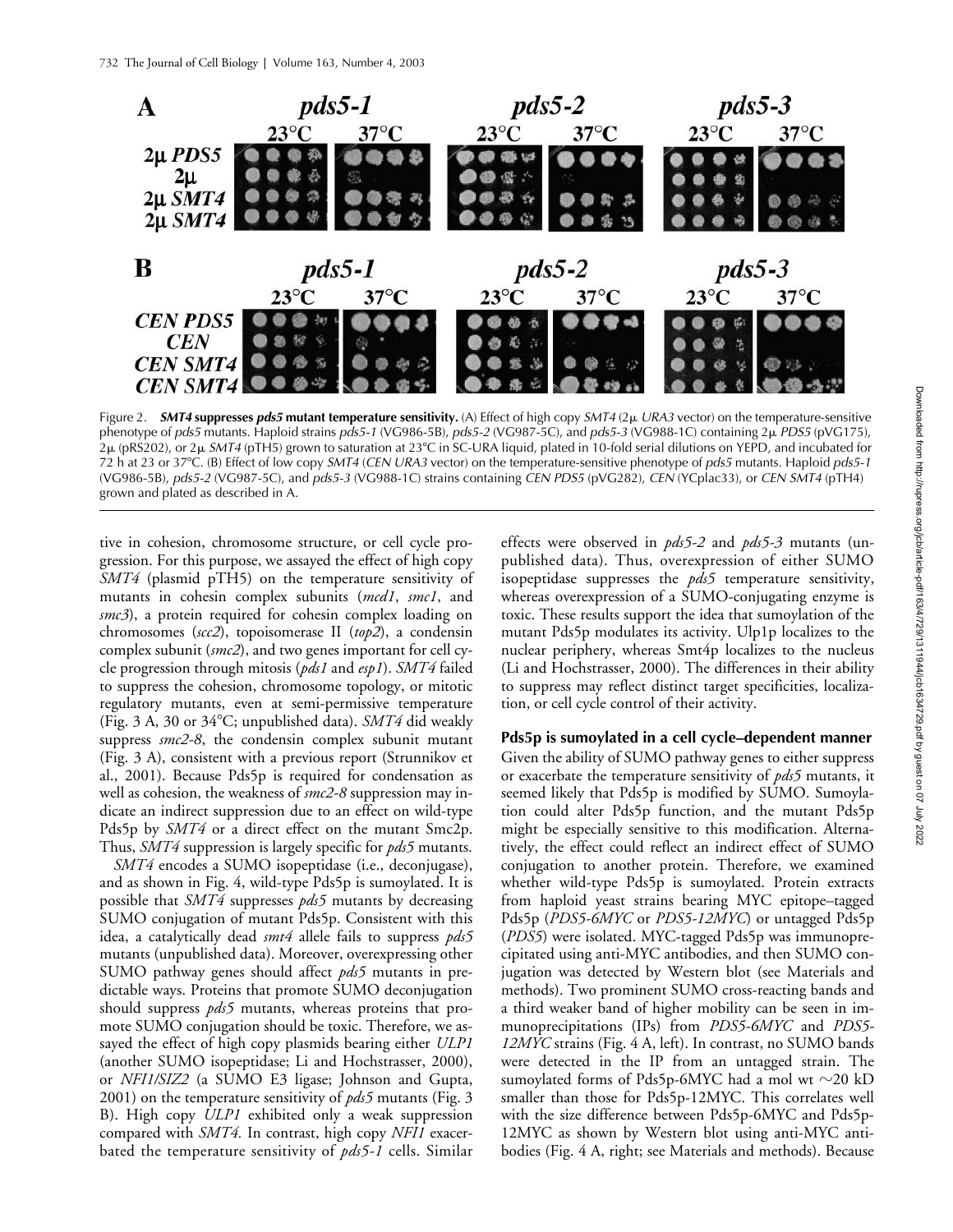

Figure 3. **Specificity of** *SMT4* **suppression.** (A) Effect of high copy *SMT4* (2 *URA3* vector) on the temperature-sensitive phenotype of mutants defective in chromosome structure or cell cycle progression. Haploids *pds5-1* (VG986-5B), *pds5-3* (VG988-1C), *mcd1-1* (VG985- 7C), *mcd1-73*/*scc1-73* (K5832), *smc1-2* (VG1360-7C), *smc1-259* (K6013), *smc3-42* (K5824), *scc2-4* (K5828), *smc2-8* (VG2029-7B), *top2-4* (VG2014-4D), *pds1-2* (VG971-1A), and *esp1-1* (2788) containing 2μ *SMT4* (pTH5) and either 2μ (pRS202) or 2μ (YEplac195) were grown to saturation at 23°C in SC-URA liquid, serially diluted fivefold (first well) and 10-fold (second well) on YEPD plates, and were then incubated at 23 or 37°C for 72 h. (B) Effect of high copy plasmids bearing genes in the SUMO pathway on the temperature-sensitive phenotype of *pds5* mutants. Haploid *pds5-1* (VG986-5B), *pds5-2* (VG987-5C), and *pds5-3* (VG988-1C) cells bearing high copy 2 plasmids *SMT4* (pTH5), *ULP1*(pPM237), *NFI1* (pPM353), or vector only (YEplac195) were grown and plated as described in Fig. 2.

these strains are identical except for the number of MYC tags on Pds5p, these results confirm that Pds5p is sumoylated. As SUMO is added as monomers to target lysines, it appears that three SUMO molecules can be added to Pds5p.

Next, we asked whether Pds5p sumoylation is cell cycle regulated by examining a synchronous population of wildtype (*PDS5-6MYC*) haploid cells released from S phase at  $23^{\circ}$ C into YEPD containing  $\alpha$ -factor (see Materials and methods). Every 15 min, cell aliquots were processed for isolation of total protein and FACS® analysis. Pds5p SUMO conjugation was detected by MYC IP and Western blot (see Materials and methods). Pds5p sumoylation was low in HUarrested cells ( $t = 0$ ), then increased after release from arrest (Fig. 4 B, top). Increased SUMO conjugation was seen at 15 min, which is before bulk DNA replication (Fig. 4, B and D). Replication was detected at 30 min and completed at 45 min (Fig. 4 D). It was difficult to ascertain when Pds5p sumoylation achieves a maximum because Pds5p levels decrease after release from HU arrest (Fig. 4 B, bottom; Fig. 4 C). Therefore, we performed densitometry to calculate the SUMO/Pds5p ratio. To plot relative sumoylation, we compared the SUMO/Pds5p ratio for HU-arrested cells to that from each time point after release. The ratio was set at one for HU-arrested cells (Fig. 4 E). SUMO conjugation increased on release, and reached a maximum at 75 min. Cells in G2 phase and M phase before anaphase have a single round DNA mass, whereas those in anaphase or telophase have an elongated DNA mass or two separated DNA masses, respectively. We scored DNA morphology and found no evidence for anaphase onset through 60 min, but by 75 min, 20% of cells are in anaphase or telophase. By 105 min, 64% are anaphase or telophase, and 9% have reached G1 phase (unpublished data). Thus, Pds5p SUMO conjugation begins before DNA replication and reaches its maximum at 75 min, when anaphase onset is first detected (Fig. 4 E).

Finally, we assessed Pds5p sumoylation in cells arrested in either G1 phase ( $\alpha$ -factor), S phase (HU), metaphase (Nz), and telophase (*cdc15*) as described for Fig. 4 F. As before, densitometry of the SUMO/Pds5p ratio was normalized to HUarrested cells. Pds5p sumoylation was similar in HU- and Nzarrested cells, but was almost absent in telophase or G1 cells (Fig. 4 G). Thus, in cycling cells, Pds5p sumoylation increases from S phase through mitosis, but in cells arrested in S phase or metaphase, sumoylation is low. These results indicate that Pds5p sumoylation increases when chromosomes are undergoing dynamic morphological changes, including cohesion establishment, condensation, and dissolution of cohesion.

# **Smt4p and Nfi1p regulate the levels of Pds5p sumoylation**

*SMT4* suppresses the temperature sensitivity of *pds5* mutants and Pds5p is sumoylated, indicating a connection between Smt4p activity and Pds5p function. Therefore, we assayed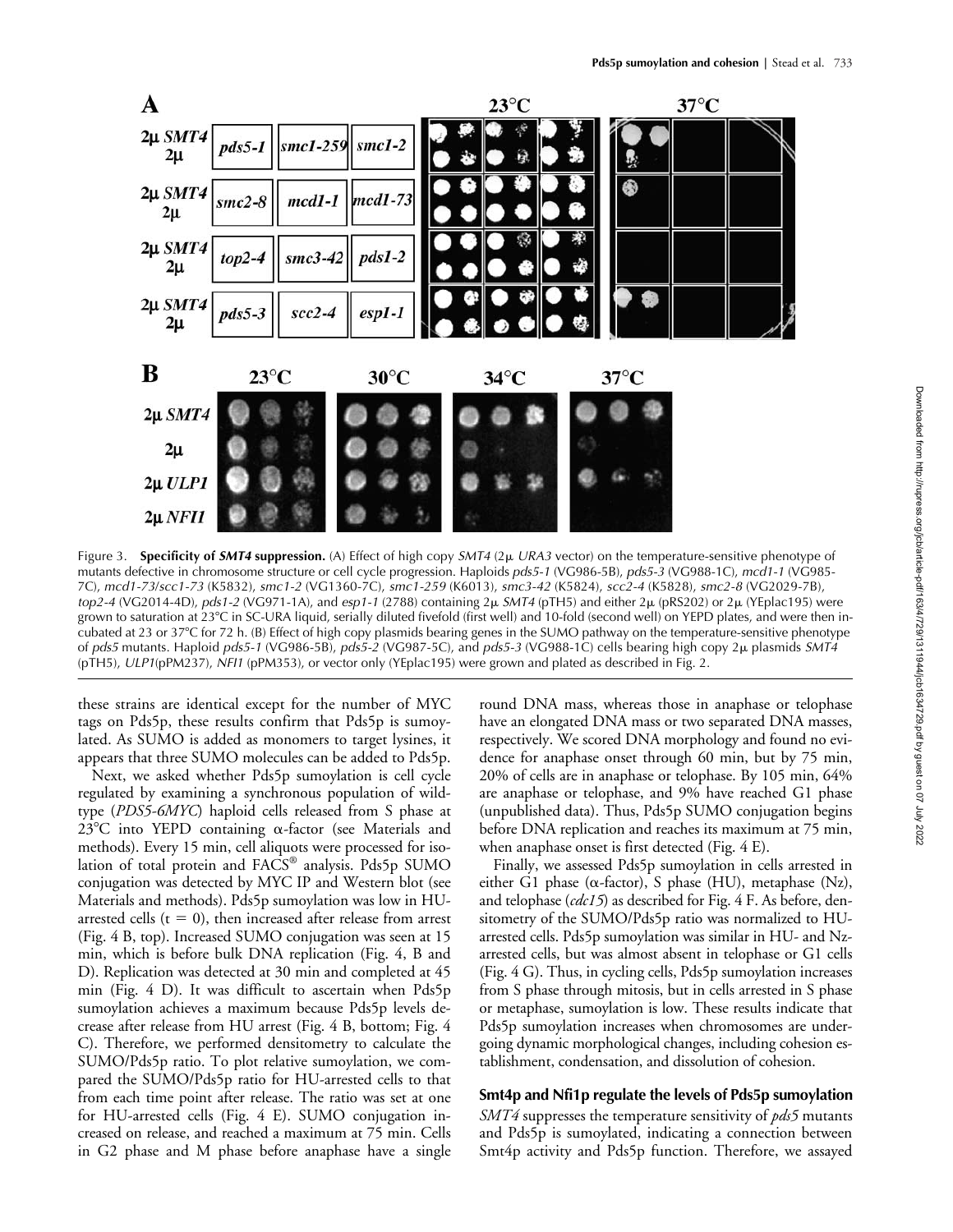

Figure 4. **Sumoylation of Pds5p.** (A) IP Western blot of Pds5p from asynchronous cells. *PDS5-6MYC* (VG2066-7B), *PDS5-12MYC* (VG2067- 2B), and *PDS5* (VG982-6A) haploids were grown in YEPD at 23°C, and total protein extracts were made. Pds5p was immunoprecipitated using anti-MYC antibodies, and SUMO conjugation was detected by Western blot using anti-*SMT3* antibody (left gel). The position of two prominent Sumo bands is marked for the Pds5-6MYCp IP. The blot was stripped and probed with anti-*MYC* antibody to detect Pds5p (right gel). As a reference, the position where unsumoylated Pds5p (asterisk) would migrate is shown on the SUMO blot. (B–E) Synchronous populations of *PDS5-6MYC* (VG2066-7B) cells released from S phase arrest (HU). (B) IP Western blot of Pds5p. MYC-tagged Pds5p was immunoprecipitated, then SUMO and Pds5p were detected as described in A. Pds5p sumoylation (top gel). Two prominent Sumo bands are marked, as is the position where unsumoylated Pds5p (asterisk) migrates. The blot was stripped and probed to detect Pds5p (bottom gel). (C) Western blot of Pds5p. Total protein extracts were analyzed using anti-MYC (Pds5-6MYC) or anti-tubulin (Tub2) antibodies. (D) DNA content of cells by FACS® analysis. (E) Relative sumoylation of Pds5p. The SUMO/Pds5p ratio was determined at each time point by densitometry of Western blot in B. (F and G) Pds5p sumoylation in arrested cells. Cells bearing *PDS5-6MYC* were arrested in G1 phase (αF), S phase (HU), metaphase (Nz) using haploid VG2066-7B, or telophase (*cdc15*) using haploid VG2424-4C. (F) IP Western blot to detect Pds5p sumoylation. (G) Relative sumoylation of Pds5p. The SUMO/Pds5p ratio was determined by densitometry.

whether Smt4p activity modulates Pds5p sumoylation. Wild-type haploid (*PDS5-6MYC*) strains bearing either *SMT4* under control of a galactose-inducible promoter (*pGAL-SMT4*) or the *pGAL* promoter alone integrated at TRP1, were grown asynchronously at 23°C in YEP raffinose, and then galactose was added to induce the *pGAL* promoter

(see Materials and methods). Cell aliquots were processed for isolation of total protein and FACS® analysis. Pds5p SUMO conjugation was detected by MYC IP and Western blot (see Materials and methods). Two Pds5p-SUMO bands were seen in raffinose-grown cells (Fig. 5 A, top). In contrast, 1 h after galactose addition, sumoylated Pds5p was absent in the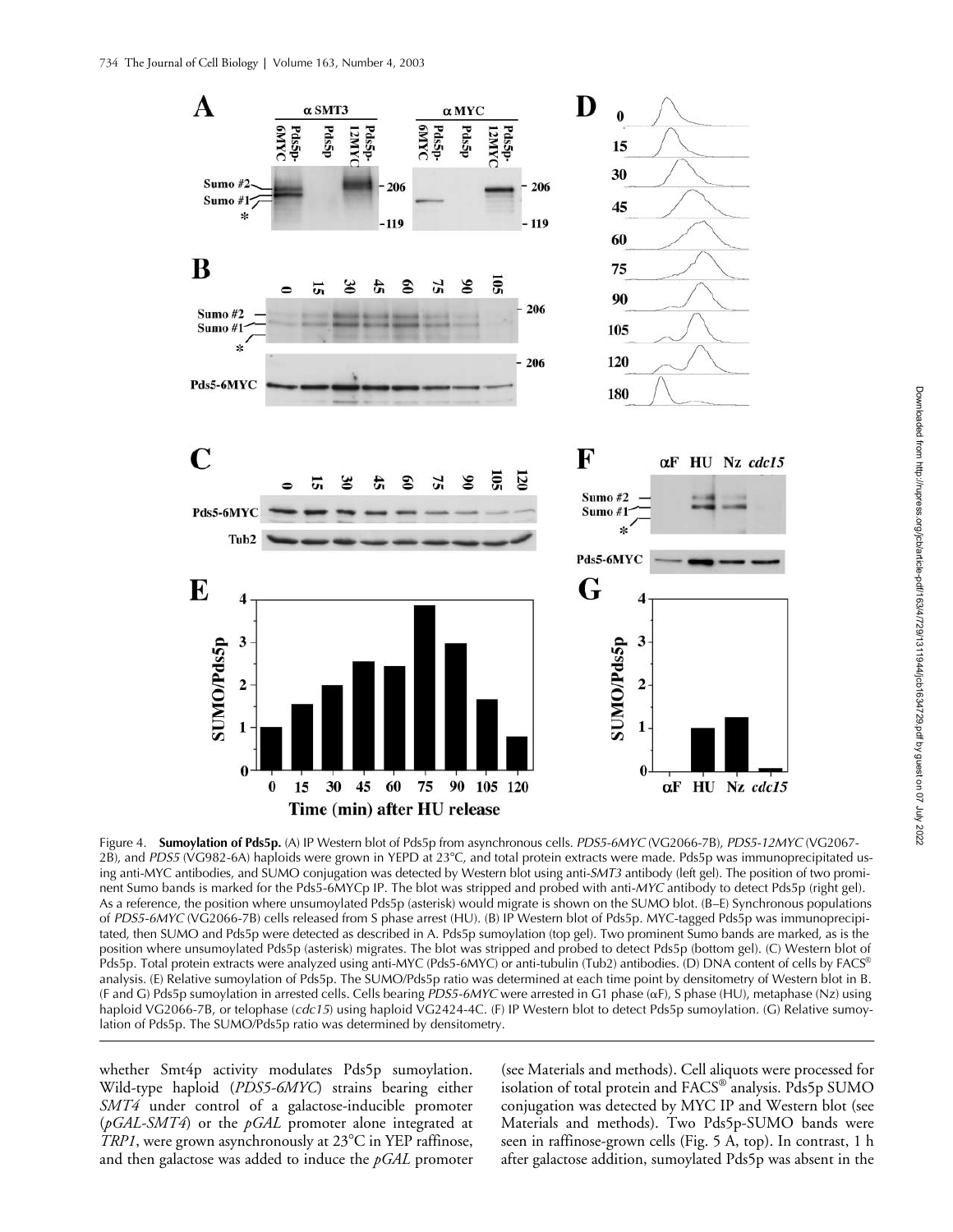

Figure 5. **Modulation of Pds5p sumoylation by SUMO pathway genes.** Pds5p sumoylation determined by IP Western blot as described in Fig. 4 A. (A) Effect of *SMT4* overexpression. Haploids containing *pGAL-SMT4* (VG2525-2B) or *pGAL* (VG2524-1A) were grown in YEP raffinose at 23°C, and then galactose was added for 1 h. Aliquots from raffinoseand galactose-grown cells were processed for IP Western blot analysis of Pds5p. SUMO conjugation (top blot) and Pds5p (bottom blot). IPs from two cultures of *pGAL-SMT4* cells are shown. (B) Pds5p sumoylation in *smt4* mutants. Haploids

*smt4 PDS5-6MYC* (VG2465-4D), *PDS5-6MYC* (VG2066-7B), and *smt4 PDS5* (VG2463-1D) were grown in YEPD at 23 or 37°C, and then Pds5p was immunoprecipitated. IP Western blots showing Pds5p sumoylation (top blot) and Pds5p (bottom blot). (C) Effect of SUMO E3 and isopeptidases on Pds5p sumoylation. Pds5p was immunoprecipitated from extracts of asynchronous haploid *PDS5-6MYC* (VG2066-7B) cells containing 2μ *SMT4* (pTH5), 2μ  $ULPI(pPM237)$ ,  $2\mu$  *NFI1* (pPM353), or  $2\mu$  vector (YEplac195). IP Western blots showing Pds5p sumoylation (top blot) and Pds5p (bottom blot).

strain bearing *pGAL-SMT4*, but remained in the *pGAL*bearing strain. Total Pds5p levels were unaffected by induction of *pGAL-SMT4* (Fig. 5 A, bottom). Thus, *SMT4* overexpression rapidly decreases Pds5p sumoylation.

Sumo#2 Sumo #1 sk.

Pds5-6MYC

Next, we assayed Pds5p sumoylation in *smt4* mutants. Wild-type and *smt4* mutant strains bearing Pds5p-6MYC were grown asynchronously in YEPD at 23°C, and were then incubated for 3 h at 37°C, the nonpermissive temperature for the *smt4* mutant. Aliquots of cells from 23 and 37°C were processed to assess Pds5p sumoylation and FACS® analysis (see Materials and methods). Pds5p sumoylation was greatly increased in *smt4* mutants (Fig. 5 B). Finally, we compared wildtype (Pds5p-6MYC) cells containing high copy plasmids bearing *NFI1*, *SMT4,* or *ULP1*. Overexpression of *NFI1* greatly increased Pds5p sumoylation and *SMT4* nearly eliminated it, whereas *ULP1* moderately decreased sumoylation (Fig. 5 C). These results indicate that Pds5p sumoylation is regulated mainly by Nfi1p and Smt4p activity, and is consistent with the idea that sumoylation modulates Pds5p function.

# **Overexpression of** *SMT4* **during a single cell cycle window suppresses the inviability and precocious sister dissociation of** *pds5* **mutants**

Continuous *SMT4* overexpression suppressed *pds5* mutants. To map the cell cycle stage where suppression occurs, we overexpressed *SMT4* during a single cell cycle window from S phase through mitosis. *pds5-2* cells containing *PDS1-3HA* and either *pGAL-SMT4* or *pGAL* alone were arrested in S phase at 23°C in YEP raffinose. Galactose was added to induce the *pGAL* promoter (30 min), cells were incubated at 37°C (30 min), and were then released from S phase into fresh 37°C YEP raffinose + galactose containing  $\alpha$ -factor (see Materials and methods). By this regimen, the cohesin complex and mutant Pds5-2p are presumed to load normally onto

chromosomes in early S phase at permissive temperature, and then *SMT4* is overexpressed at the time when a small fraction of Pds5p is sumoylated (Fig. 4, B and D). Incubation at 37°C  $\,$ inactivates mutant Pds5-2p, and release at 37°C enables cells to progress through mitosis until rearrest in G1 phase with *SMT4* overexpressed at the nonpermissive temperature. Cell aliquots were plated for viability or fixed to monitor cell cycle progression (FACS®, cell morphology, and Pds1p levels) and sister chromatid cohesion (see Materials and methods).

For *pds5-2* cells with *pGAL* alone, viability decreased between 45 and 75 min after release (Fig. 6 A). *SMT4* overexpression largely suppressed this decreased viability (Fig. 6 A). DNA replication was completed by 30 min in *pds5* cells, regardless of *SMT4* overexpression, and in wild-type cells (Fig. 6 B), revealing that the decreased viability of *pds5-2* cells with *pGAL* alone occurs after replication. One possible explanation for this suppression was that *SMT4* overexpression abrogates the cell cycle delay of *pds5* mutants at 37°C (Fig. 1, B and C). However, FACS® profiles and Pds1p Western blots showed that *pds5* cells overexpressing *SMT4* still delayed in mitosis as compared with wild-type cells (Fig. 6, B and C). To assess when anaphase onset normally occurs, we scored DNA morphology in wild-type cells by counting anaphase (stretched DNA) or telophase (two separated DNA masses) cells. At 30 min, few anaphase cells were detected, but by 45 min, 25% of cells were in anaphase or telophase, and such cells increased to 60% by 60 min (Fig. 6 D). Thus, *pds5* cells lose viability around the time of anaphase onset, and *SMT4* overexpression prevents this viability decrease.

We assayed sister separation in *pds5* cells and by 30 min, few cells with two GFP signals are detected, indicating that cohesion exists regardless of *SMT4* expression (Fig. 7 A). By 45 min, separated sisters were seen in 36% of *pGAL* cells, but in only 23% of *pGAL-SMT4* cells. By 60 min, separated sisters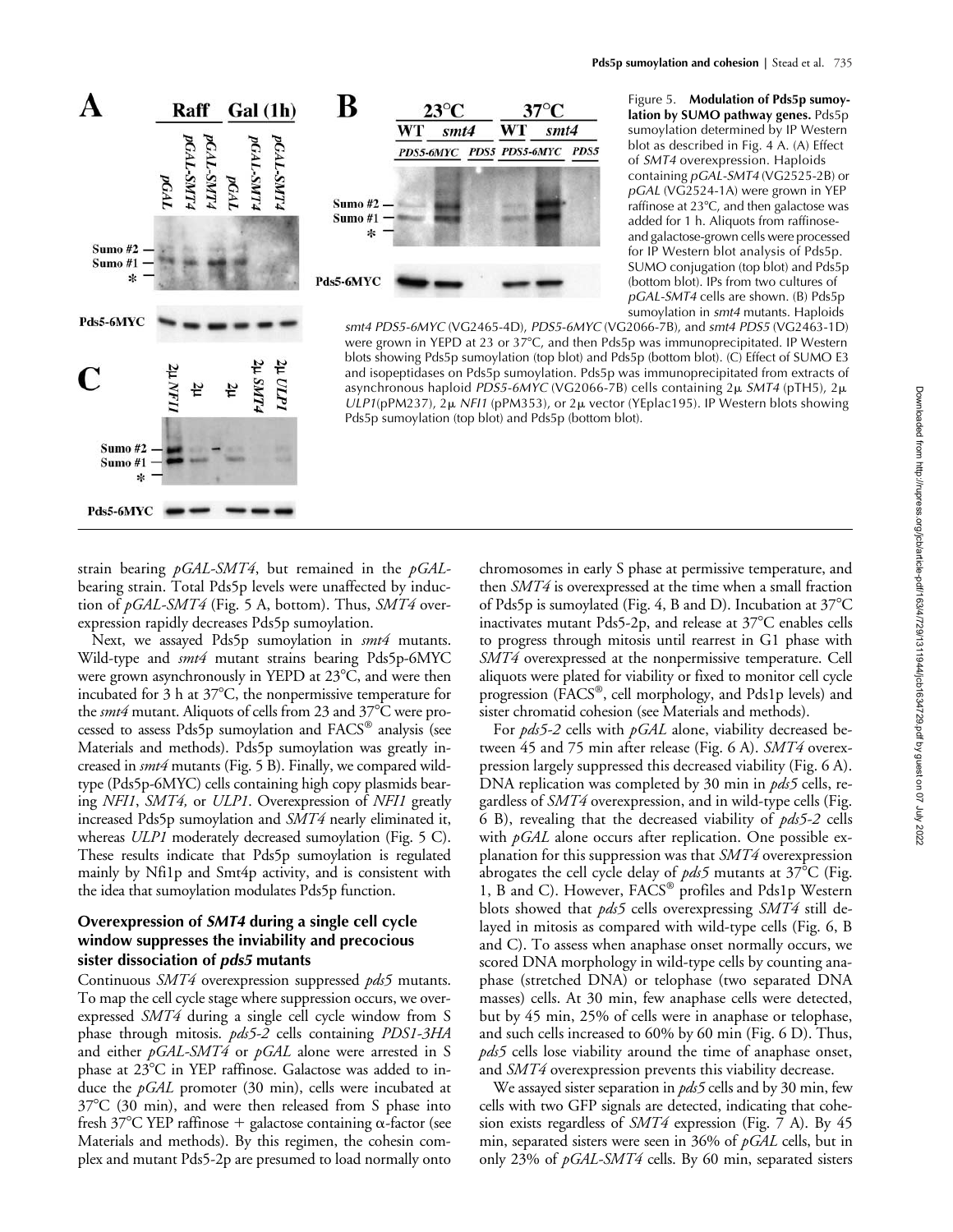

Figure 6. **Effect of SMT4 overexpression on viability and cell cycle progression of** *pds5* **cells. Mutant** *pds5-2* **cells bearing either** *pGAL-SMT4* (VG2445-5B) or *pGAL* (VG2446-6A) and wild-type cells (VG2452-7A) were grown in YEP raffinose at 23°C, were arrested in S phase, galactose was added, and then cells were transferred to 37°C (t = 0). Cells were released from arrest at 37°C, and aliquots were processed every 15 min for FACS® analysis or were plated on YEPD to determine viability. (A) Relative viability. Percentage of cell viability was determined at each time point and normalized to viability in HU-arrested cells. Three independent experiments were performed to generate data and error bars. (B) DNA content of cells by FACS® analysis. (C) Pds1p levels. Mutant *pds5-2* cells bearing PDS1-3HA and either *pGAL-SMT4* (VG2485-3B) or pGAL (VG2486-14A) were grown as described above. Western blots of total proteins using anti-HA (Pds1-3HA) or anti-ß tubulin (Tub2) antibodies. One of two independent experiments is shown. (D) Time of anaphase execution in wild-type cells. Large budded cells from haploid strain VG2452-7A in A were scored for DNA morphology to determine when anaphase occurs. 100 cells at each time point from three independent experiments were scored to generate data and error bars.

were detected in 62% of *pGAL* cells, but in only 38% of *pGAL-SMT4* cells. Separated sisters remained close together in *pds5* cells regardless of *SMT4* expression (Fig. 7 B). In contrast, in wild-type cells, separated sisters are far apart due to normal anaphase chromosome segregation. Pds1p levels remain high in *pds5* cells with *pGAL-SMT4*, so there must still be some precocious dissociation of one or more chromosomes, which activates the spindle damage checkpoint and inhibits anaphase spindle elongation. The most simple explanation is that *SMT4* overexpression prevents cell inviability in *pds5* mutants by reducing precocious sister dissociation during mitosis.

# **Discussion**

Pds5p and the cohesin complex are important for sister chromatid cohesion, and bind to chromosomes from

S-phase until the onset of anaphase, when cohesion is dissolved to enable sister segregation (Hartman et al., 2000; Koshland and Guacci, 2000). There has been great emphasis on identifying changes in cohesin complex subunits that are required to dissolve cohesion. However, the role of Pds5p in cohesion is not well defined. Recent evidence suggests that Pds5p and the cohesin complex serve distinct roles in cohesion. In this paper, we provide further evidence for this distinction. We identify *SMT4* as a suppressor of *pds5* mutants and provide evidence that Pds5p sumoylation promotes the dissolution of cohesion.

### **Pds5p is a regulator of cohesion maintenance and is functionally distinct from the cohesin complex**

Existing data are consistent with the idea that the cohesin complex functions as the molecular glue responsible for sister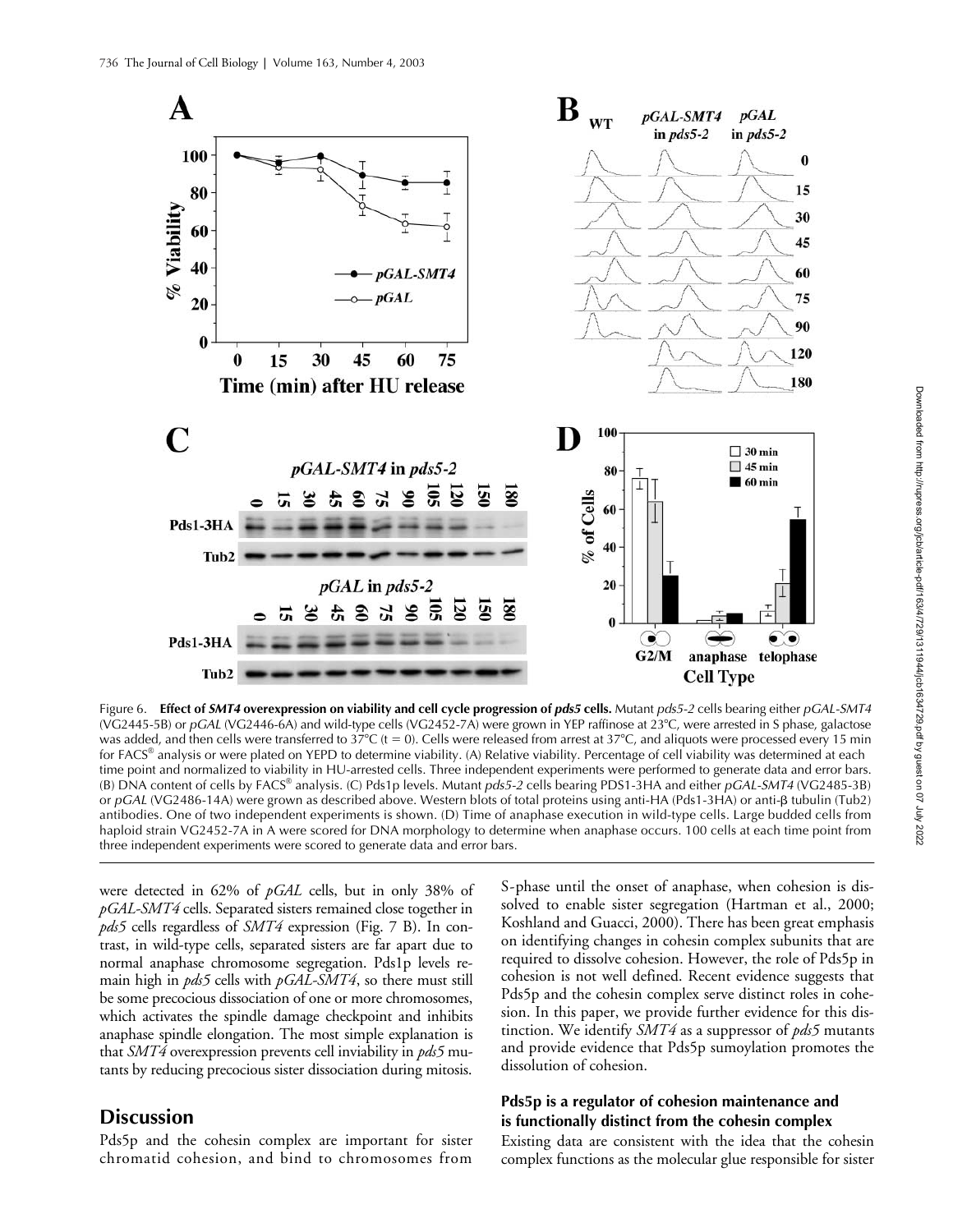

Figure 7. *SMT4* **overexpression suppresses precocious sister chromatid dissociation in** *pds5* **cells.** Mutant *pds5-2* cells bearing either *pGAL-SMT4* (VG2445-5B) or *pGAL* (VG2446-6A) grown as described in Fig. 6 were fixed to monitor cohesion near *URA3*. (A) Percentage of *pds5* cells with separated sister chromatids. The number of cells with one or two GFP signals was determined. Cells with separated sisters (two GFP signals) were plotted as a percentage of total cells. Three independent experiments were performed, and 200–300 cells at each time point in each experiment were scored to generate data and error bars. (B) Relative distance between separated sisters. In cells containing two GFP signals, the distance between GFP signals was scored as near (separated by less than one bud length) and far (separated by more than one bud length). Three independent experiments were performed. (C) Comparison of sister separation in *pds5* cells overexpressing *SMT4* and wild-type cells. Mutant *pds5-2* cells bearing *pGAL-SMT4* (VG2445-5B) and wild-type cells (VG2452-7A) were grown and scored for sister separation as described above.

chromatid cohesion (Koshland and Guacci, 2000; Meluh and Strunnikov, 2002). Several observations suggest that Pds5p is a regulator of cohesion. Pds5p colocalizes with the cohesin complex on chromosomes, and physically associates with the cohesin complex in yeast and vertebrate cells (Hartman et al., 2000; Sumara et al., 2000; Tanaka et al., 2001; Wang et al., 2002). Pds5p localization to chromosomes is dependent on the cohesin complex, whereas the cohesin complex still localizes to chromosomes in the absence of Pds5p (Hartman et al., 2000; Tanaka et al., 2001; Wang et al., 2002). The cohesin complex is required for cohesion at all times when cohesion exists (Koshland and Guacci, 2000; Meluh and Strunnikov, 2002). In contrast, Pds5p in budding and fission yeasts is required for cohesion maintenance, but not for its establishment (Tanaka et al., 2001; this paper). Finally, homologues of cohesin complex subunits and Pds5p are found in all eukaryotes, but cohesin complex subunits appear to always be essential, whereas *PDS5* is not always an essential gene (Denison et al., 1993; Hartman et al., 2000; Koshland and Guacci, 2000; Tanaka et al., 2001; Meluh and Strunnikov, 2002; Wang et al., 2002). These data indicate that Pds5p is a regulator that helps maintain cohesion via its interaction with the cohesin complex on chromosomes.

## **SUMO conjugation of Pds5p plays a role in cohesion dissolution**

There is growing evidence that SUMO conjugation affects sister chromatid cohesion in budding yeast. The centromere is a site where cohesion exists and mutants in a kinetochore protein (Mif2p) are suppressed by *SMT4* overexpression (Meluh and Koshland, 1995; Megee and Koshland, 1999). *smt4* mutants have normal cohesion after replication, but exhibit precocious dissociation of *CEN*-proximal loci when arrested in G2/M phase (Bachant et al., 2002). *smt4* mutants have increased SUMO conjugation of many proteins, exhibit increased chromosome loss rates, and are sensitive to microtubule inhibitors (Li and Hochstrasser, 2000). Chromatin IP and fractionation experiments indicate that most of this increased SUMO conjugation occurs on chromosomally associated proteins (unpublished data). Finally, *smt3* (SUMO) mutants delay in G2/M phase (Biggins et al., 2001). These observations suggest a link between SUMO conjugation of one or more proteins and the dissolution of cohesion.

Pds5p and Top2p are SUMO-conjugated proteins implicated in sister chromatid cohesion (Bachant et al., 2002; this paper). However, if sumoylation regulates cohesion, Pds5p is likely the more relevant target. *pds5* and *smt4* mutants establish cohesion, but exhibit precocious dissociation of sisters during mitosis, indicating both have a defect in cohesion maintenance (Tanaka et al., 2001; Bachant et al., 2002; this paper). *pds5* and cohesin complex mutants arrested in mitosis have similar high levels of precocious sister dissociation, whereas *top2* mutants exhibit very low levels of sister separation in arrested cells (Guacci et al., 1997; Michaelis et al., 1997; Hartman et al., 2000; Bachant et al., 2002; Bhalla et al., 2002). Pds5p is intimately involved in cohesion via its physical interaction with the cohesin complex on chromosomes. There is no evidence that Top2p binds to the cohesin complex in vitro or on chromosomes. In addition, cohesion exists between sisters in the absence of DNA catenation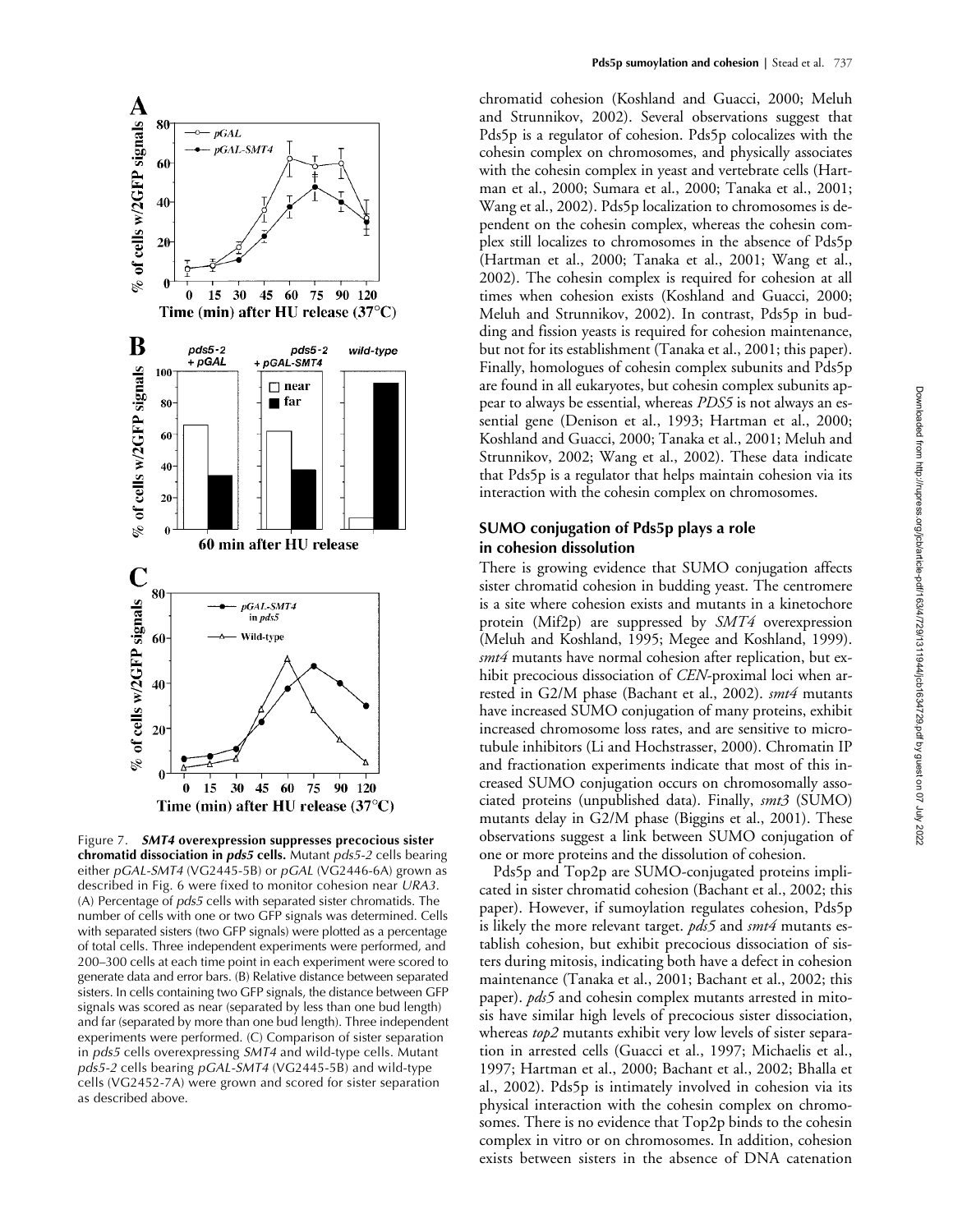

Figure 8. **Controlled access model for sister chromatid cohesion.** Shown are Pds5p (hatched ovals), the cohesin complex (open circles), SUMO (black ovals), and Nfi1p and Smt4p (open ovals). Ubc9p binds SUMO and transfers it to targets, but Nfi1p provides target specificity. For simplicity, we show only Nfi1p.

(Koshland and Hartwell, 1987; Guacci et al., 1994). These data suggest that Top2p plays an indirect role in cohesion. Smt4p overexpression efficiently suppresses the precocious dissociation in *pds5* mutants such that sister separation kinetics are similar to wild-type cells (Fig. 7 C). Furthermore, *pds5 smt4* double mutants are either synthetically sick or lethal, and a significantly higher fraction of Pds5p is sumoylated as compared with Top2p (unpublished data). Together, these results suggest that Pds5p sumoylation is more strongly connected to regulation of cohesion than is Top2p sumoylation.

# **Controlled access model whereby Pds5p regulates the cohesin complex**

In our model, Pds5p bound to the cohesin complex on chromosomes controls the access of other factors to the complex. Models for sister chromatid cohesion envision one or two cohesin complexes at each cohesion site (Guacci et al., 1997; Anderson et al., 2002; Haering et al., 2002). Our model is consistent with either version (Fig. 8, A and B). We place the cohesin complex between sisters as the primary molecular glue because it is required for both cohesion establishment and maintenance. In contrast, Pds5p is positioned across the cohesin complex(es) and can promote cohesion maintenance in two ways. First, Pds5p could provide additional strength to the molecular glue. Second, Pds5p could protect the underlying cohesin complex from factors that trigger cohesion dissolution. In this configuration, sister chromatid cohesion is in a protected state.

To promote sister chromatid separation, Pds5p is sumoylated, which either changes its conformation or positioning to expose the underlying cohesin complex (Fig. 8, A and B; right side). Alternatively, sumoylation could drive Pds5p from chromosomes, but we favor a conformational change because this enables reversibility. Modulation of Pds5p sumoylation by *NFI1* and *SMT4* implicate them as the primary SUMO E3 ligase and SUMO isopeptidase for Pds5p, respectively. One attractive feature of the configuration proposed in Fig. 8 B is that the junction between two cohesin complexes would provide a target for regulating cohesion distinct from that controlling cohesin complex binding to chromosomes. Sumoylation of Pds5p would not trigger cohesion dissolution, but rather, would render the cohesin complex accessible to other factors that actually dissolve the molecular glue. Thus, our model proposes a two-step process. First, sister chromatid cohesion is made permissible for dissolution by Pds5p sumoylation. Second, the cohesin complex is acted upon to dissolve cohesion. The second step may involve Polo and Aurora kinases, the Esp1p protease, or other as yet unidentified factors (Uhlmann et al., 1999; Alexandru et al., 2001; Losada et al., 2002; Sumara et al., 2002).

The dissolution of cohesion is a crucial event for proper chromosome segregation. One popular model proposes that Mcd1p cleavage by Esp1p causes cohesin complex dissociation from chromosomes, such that cleavage is necessary and sufficient for cohesion dissolution (Uhlmann et al., 1999; Meluh and Strunnikov, 2002). However, several observations from budding yeast support alternative interpretations. In *smt4* mutants, neither Mcd1p cleavage nor dissociation from chromosomes is detected in G2/M-arrested cells, yet precocious sister dissociation occurs over a domain extending out at least 35 kb from the *CEN* DNA (Bachant et al., 2002). In *cdc5* (i.e., polo) mutants, Mcd1p cleavage is significantly reduced and Mcd1p remains at centromeres, yet sister separation at loci at least through 35 kb from the *CEN* DNA is similar to that in wild-type cells (Alexandru et al., 2001). Finally, in *cdc5 pds1* double mutants, Mcd1p cleavage is essentially eliminated and there is no apparent loss of Mcd1p from chromosomes, yet sister separation is normal at 1.4 kb from the *CEN* DNA, and occurs, but is delayed 35 kb from the *CEN* DNA (Alexandru et al., 2001). The cohesin complex is highly enriched over a 50-kb region flanking the *CEN* DNA (Blat and Kleckner, 1999; Megee et al., 1999), yet these three examples indicate that neither Mcd1p cleavage nor dissociation from chromosomes is necessary for sister separation at *CEN*proximal loci. Microtubule-dependent forces can cause a separation or "breathing" of sisters at loci up to 9 kb from the *CEN* DNA (Goshima and Yanagida, 2000; He et al., 2000). One possibility is that this breathing region is expanded in *smt4* and *cdc5* mutants. However, sister separation in *smt4* mutants occurs in Nz-arrested cells, so it is independent of microtubule forces (Bachant et al., 2002). Alternatively, it is possible that the *smt4* and *cdc5* mutant analyses reveal an unrecognized early stage in sister separation, which does not entail either Mcd1p cleavage or cohesin complex dissociation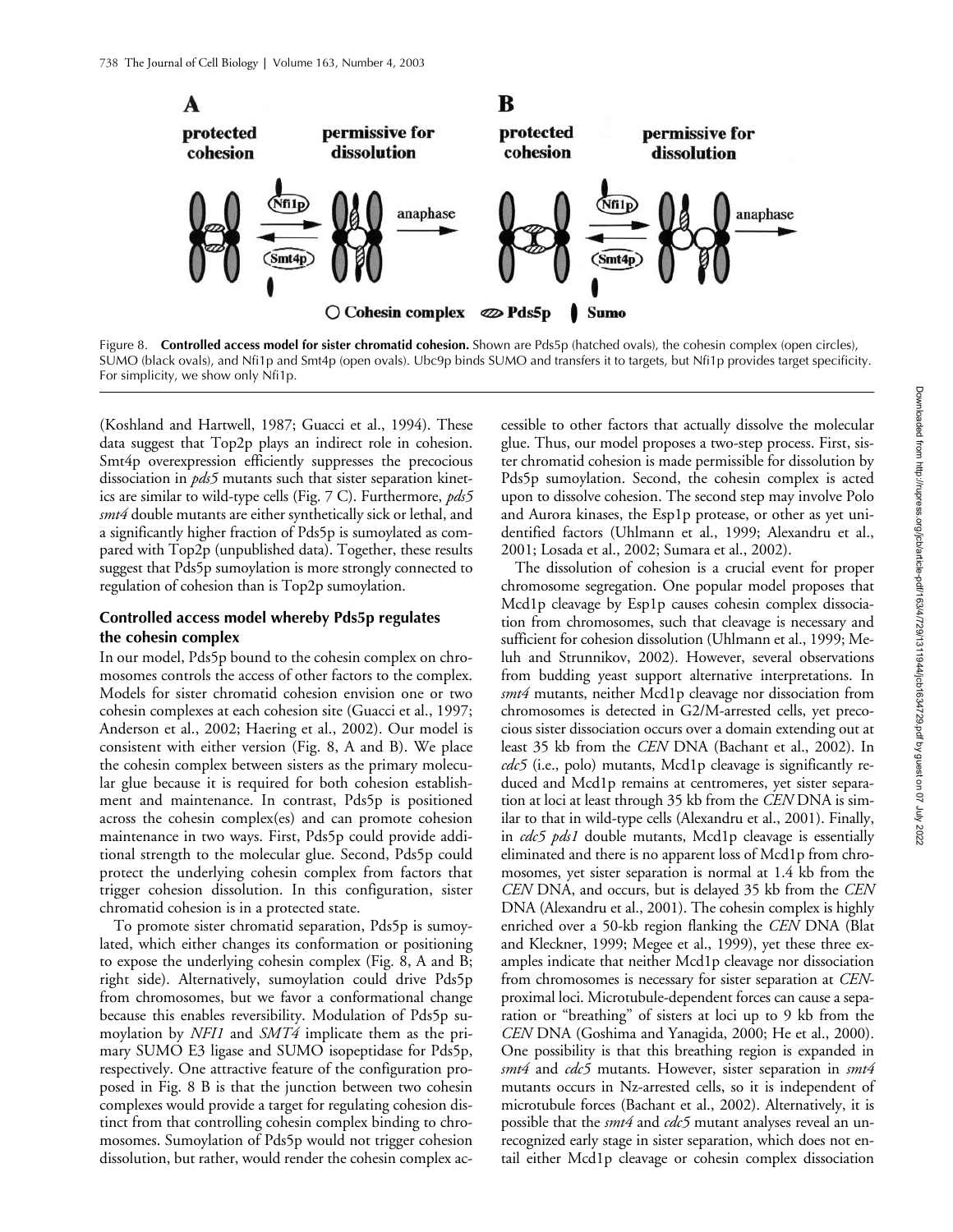from chromosomes. Such a putative initial step could have been missed if the time frame of its execution was brief.

# **Sumoylation could modulate other aspects of chromosome dynamics**

Pds5p is required for maintenance of cohesion, but not for establishment (Tanaka et al., 2001; this paper). Our data are consistent with a model showing that Pds5 sumoylation promotes cohesion dissolution during mitosis (Fig. 8). Fission yeast Pds5p may also have a role as an inhibitor of establishment (Tanaka et al., 2001). Our data do not preclude budding yeast Pds5p from playing a similar role. If it does, then sumoylation could also be involved because Pds5p sumoylation increases during S phase.

Pds5p sumoylation levels are low in S phase– or metaphase-arrested cells, whereas in cycling cells, Pds5p sumoylation increases during replication through mitosis. This suggests that sumoylation could play other roles in chromosome morphogenesis. Indeed, sumoylation is implicated in multiple aspects of chromosome structure in budding yeast. Smt4p activity and SUMO conjugation have been connected to proteins involved in cohesion (Pds5p), condensation (Smc2p), and DNA topology (Top2p) (Strunnikov et al., 2001; Bachant et al., 2002; this paper). Pds5p and the cohesin complex are also important for condensation (Hartman et al., 2000; Koshland and Guacci, 2000). Finally, correct temporal ordering of cohesin complex and condensin complex activity is important for proper chromosome condensation (Lavoie et al., 2002). These results indicate that there may be a relationship between the processes of cohesion, condensation, and DNA topology. One intriguing possibility is that SUMO conjugation could help regulate mitotic chromosome structure and dynamics by coordinately modulating the activity of Pds5p, Top2p, and Smc2p.

# **Materials and methods**

### **Reagents and media**

Reagents and media were as described previously (Hartman et al., 2000), except that YEP raff and YEP raff gal were identical to YEPD, and that dextrose was omitted and 2% raffinose or galactose was added. Yeast strains are listed in Table I.

### **Identification of suppressors of** *pds5* **temperature sensitivity**

Haploid *pds5-1* (VG986-5B) was transformed with a pRS202 (2µ ARS *URA3*) high copy vector–based yeast genomic library (provided by P. Hieter, University of British Columbia, Vancouver, Canada) as described previously (Hartman et al., 2000). 23,000 transformants were screened, and five contained plasmids that suppressed lethality at 37-C. Four contained a 6.1-kb fragment bearing the *SMT4* ORF. The other had a distinct insert not the subject of this paper. The *SMT4* ORF (3.9-kb SphI/NheI fragment), cloned into YEplac195 (2 *URA3*) to form pTH5, still suppressed the *pds5-1* temperature sensitivity (Fig. 1 A). pTH5 was linearized by BglII digestion, the 5' overhang was filled in using Klenow, and the plasmid was recircularized to form pTH6. This truncates the *SMT4* ORF by introducing a frame shift after 114 amino acids and abolished suppression, confirming *SMT4* as the suppressor.

### **Plasmids**

*PDS5* (5.8-kb ClaI fragment) in pRS202 (2µ URA3) forms pVG175. *PDS5* (5.9-kb KpnI/XbaI fragment) in YEplac112 (*2 TRP1*), YCplac111 (*CEN LEU2*), and YCplac33 (*CEN URA3*) forms pTH39, pTH10, and pVG282, respectively. *SMT4* (3.9-kb SphI/NheI fragment) in YCplac33 (*CEN URA3*) and YEplac112  $(2\mu \text{ TRP1})$  forms pTH4 and pTH40, respectively. Plasmid pPM237 has *ULP1* (2.8-kb fragment) in pRS202 (*2 URA3*). *NFI1* (3.8-kb fragment) in pRS426  $(2\mu \text{ URA3})$  forms pPM353.

#### **Plasmid shuffle assay**

Diploid VG1359-1 has a truncation of the *PDS5* ORF by insertion of URA3 (*pds5*::*URA3*) to form a null allele on one homologue (Hartman et al., 2000). Plasmid pTH10 (*PDS5 CEN LEU2*) was transformed into VG1359-1, the transformants were sporulated, and tetrads were dissected. Haploid spore 2259-6B contained *pds5*::*URA3* and pTH10, and was used as the parent strain for plasmid shuffle assays. Because *PDS5* is an essential gene (Hartman et al., 2000), pTH10 cannot be lost from 2259-6B cells as it contains the sole copy of *PDS5*, so pTH10 is a reporter for test plasmid suppression of the *pds5*-null allele. High copy plasmids pTH40 (2µ SMT4 TRP1), pTH39 (2 *PDS5 TRP1*), and YEplac112 (2 *TRP1*) were transformed into 2259-6B as test plasmids for plasmid shuffle assays. Two transformants were used for each test plasmid. Cells were grown to saturation in SC-tryptophan (TRP) and leucine (LEU) to select for test and reporter plasmids ( $t = 0$ ). Cells were grown for 40 generations in SC-TRP to retain test plasmids but to allow pTH10 loss, plated on YEPD, incubated for 3 d at 23°C, and then replica plated to SC-LEU to score presence (LEU+) or absence (LEU-) of pTH10.

### **COOH-terminal MYC tagging of Pds5p**

Haploids with Pds5p COOH-terminal tagged (Pds5p-6MYC or Pds5p-12MYC) under control of the *PDS5* promoter (sole Pds5p source) were made as described previously for Pds5p-6HA (Hartman et al., 2000), except BamHI fragments with either 6 or 12 MYC epitopes were inserted after the last amino acid of the *PDS5* ORF. Strains grew at rates similar to the wild type, indicating tags did not compromise Pds5p function.

### **IP of MYC-tagged proteins**

Yeast cells (10  $\overline{OD}_{600}$ ) in 400 µl lysis buffer (50 mM Tris-HCL, pH 7.4, 5 mM EDTA, pH 8.0, 100 mM NaCl, and 1% SDS), 6 µl protease inhibitor cocktail (catalogue no. P8215; Sigma-Aldrich), and 2 mM *N*-ethylmaleimide (catalogue no. E1271; Sigma-Aldrich) were broken using glass beads. Samples were boiled and centrifuged for 10 min at 14 K. For IP, 100 µl protein extract was added to 900  $\mu$  IP dilution buffer (167 mM NaCl, 16.7 mM Tris, pH 8.0, 1.1% Triton X-100, 1.2 mM EDTA, and 1% BSA), 5 µl protease inhibitor, and 15 µl 9E10 mouse monoclonal anti-MYC antibody (Santa Cruz Biotechnology, Inc.), and were incubated overnight at 4°C. 60 µl protein G beads (per IP) were incubated in IP dilution buffer overnight at 4°C. Protein G beads were pelleted (2 K for 1 min at  $4^{\circ}$ C), supernatant was removed, protein extract antibody and  $2 \mu l$  protease inhibitor were added, and beads were incubated for 4 h at 4°C. Beads were pelleted, supernatant was aspirated, and beads were washed in cold buffer with  $2 \mu l$  protease inhibitor  $(1\times$  with IP dilution buffer, 2 $\times$  with TNT250 [250 mM NaCl, 50 mM Tris, pH 8.0, and 0.5% Triton X-100], 2× with TNT500 [500 mM NaCl, 50 mM Tris, pH 8.0, and 0.5% Triton X-100]). Beads were pelleted, supernatant was aspirated, and beads were resuspended in 65  $\mu$ l 2 $\times$  Laemmli Buffer, boiled, and then pelleted at 12 K. 15  $\mu$ l IP was used for detection of SUMO.

### **Yeast cell culture conditions**

Cells were grown in YEPD or YEP raffinose at 23°C to mid-log phase, and then treated as follows: for arrested cells; G1, S, or mid-M phase cells were arrested using  $\alpha$ -factor, HU, or Nz and in telophase ( $cdc15$ ) as described previously (Hartman et al., 2000). For synchronous populations of cycling cells released from S phase; mid-log phase cells were arrested in S phase at 23°C (when required, incubated for 30 min at 37°C in S phase), released into media containing  $\alpha$ -factor to allow cell progression through mitosis, and arrested in G1 phase as described previously (Hartman et al., 2000). To induce the *pGAL* promoter, galactose (2% final concentration) was added to cells arrested in S phase in YEP raffinose, and cells were then incubated for 30 min.

### **Cell viability**

Percentage of viable cells was determined as described previously (Yamamoto et al., 1996b).

### **Antibodies**

Monoclonal mouse anti-MYC antibody 9E10 (Santa Cruz Biotechnology, Inc.) was used for IPs and detection of MYC-tagged proteins (1:1,000). Monoclonal mouse anti-HA antibody 12CA5 (1:5,000; Boehringer) and polyclonal rabbit antibody C257-2 (1:20,000) was used to detect HAtagged or SUMO-conjugated proteins, respectively.

### **Monitoring sister chromatid cohesion at the** *URA3* **locus**

Tandem array of Tet operator sequences integrated at *URA3* (35 kb from *CEN5* on chromosome V) and cohesion monitored by Tet repressor GFP fusion protein binding to the operator (Michaelis et al., 1997). Images were collected and recorded as described previously (Hartman et al., 2000).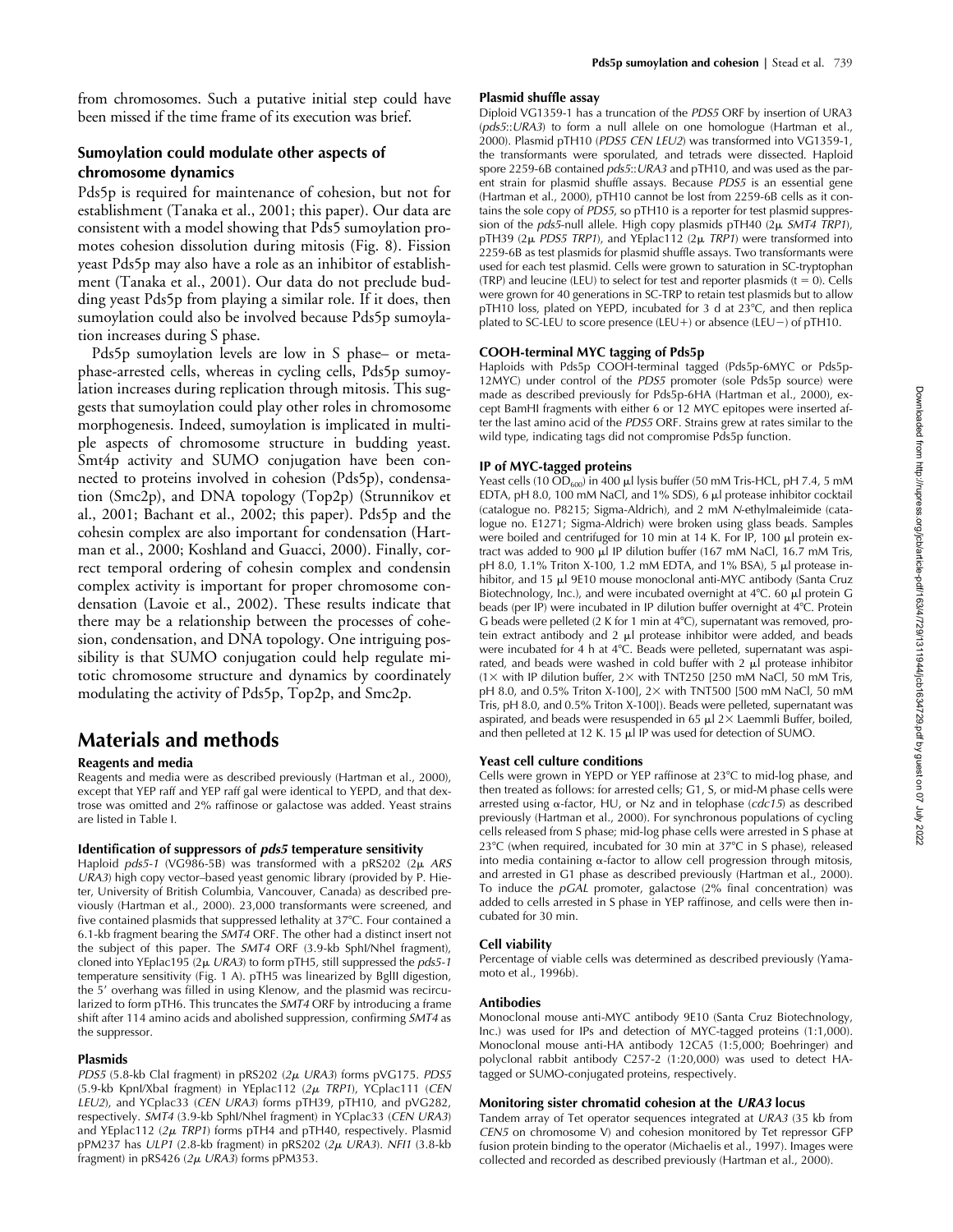#### Table I. **Yeast strains**

| <b>Strain</b>           | Genotype                                                    |
|-------------------------|-------------------------------------------------------------|
| VG982-6 $A^a$           | Mata trp1 ura3 bar                                          |
| $VG986-5Ba$             | $pds5-1$                                                    |
| $VG987-5Da$             | $pds5-2$                                                    |
| VG988-1C <sup>a</sup>   | $pds5-3$                                                    |
| $VG985-7Ca$             | $mcd1-1$                                                    |
| VG2029-7B <sup>a</sup>  | $smc2-8$                                                    |
| $VG2014-4Da$            | $top2-4$                                                    |
| $VG971-1Aa$             | pds1∆::LEU2 leu2                                            |
| $VG2128-2Da$            | $pds5$ -1 his3                                              |
| VG2066-7B <sup>a</sup>  | PDS5-6MYC                                                   |
| $VG2424-4Ca$            | PDS5-6MYC cdc15-2                                           |
| $VG2067-2Ba$            | PDS5-12MYC lys2                                             |
| VG1360-7C               | Matα smc1-2:LEU2 ura3 leu2 bar1                             |
| K5832 <sup>b</sup>      | Mata mcd1-73/scc1-73 ade2 can1 leu2 his3 ura3               |
| K6013 <sup>b</sup>      | $smc1-259$ trp1                                             |
| K5824 <sup>b</sup>      | $smc3-42$ trp                                               |
| K5828 <sup>b</sup>      | $scc2-4$ trp1                                               |
| 2788                    | Mata esp1-1 ura3 leu2 can1 lys2                             |
| VG2524-1A               | Mata PDS5-6MYC pGAL-TRP1:trp1 leu2 ura3 his3 bar1 lys2      |
| VG2525-2B               | Mata PDS5-6MYC pGAL-SMT4-TRP1:trp1 leu2 ura3 lys2 his3 bar1 |
| VG2465-4D               | Mata PDS5-6MYC smt4::HIS3 leu2 his3 bar1                    |
| VG2463-1D               | Mata smt4:: HIS3 leu2 his3 bar1                             |
| VG2390-37A <sup>c</sup> | Mata TETGFP-LEU2:leu2 TetOx224-URA3:ura3 trp1 bar1          |
| VG2416-12 $Ac$          | $pds5-2$                                                    |
| $VG2452-7Ac$            | pGAL-TRP1:trp1                                              |
| VG2450-7 $Ac$           | PDS1-3HA-KAN                                                |
| $VG2456-5Cc$            | pds5-2 PDS1-3HA-KAN                                         |
| $VG2445-5Bc$            | pds5-2 pGAL-SMT4-TRP1:trp                                   |
| VG2446-6 $Ac$           | pds5-2 pGAL-TRP1:trp1                                       |
| $VG2452-7Ac$            | pGAL-TRP1:trp1                                              |
| $VG2485-3Bc$            | pds5-2 pGAL1-SMT4-TRP1:trp1 PDS1-3HA-KAN                    |
| VG2486-14 $Ac$          | pds5-2 pGAL1-TRP1:trp1 PDS1-3HA-KAN                         |
| VG2259-6B               | Mata pds5::URA3 trp1 leu2 ura3 + pTH10 (PDS5 CEN LEU2)      |

<sup>a</sup>Strains were identical to VG982-6A except for genotypes shown.

b Strains were identical to K5832 except for genotypes shown (*mcd1-73*/*scc1-73* only in K5832), and were provided by K. Nasmyth (Research Institute of Molecular Pathology, Vienna, Austria).

c Strains were identical to VG2390-37A except for genotypes shown.

#### **Flow cytometry**

Flow cytometry was described previously (Yamamoto et al., 1996a).

We thank D. Koshland, P. Megee, R. Skibbens, R. Strich, S. Jablonski, and K. Zaret for manuscript comments, and K. Nasmyth for yeast strains.

V. Guacci, K. Stead, C. Aguilar, T. Hartman, and M. Drexel were supported by National Institutes of Health (NIH) grant GM62178 and by the Commonwealth of Pennsylvania. P. Meluh was supported by grants from the NIH (GM60464), the Pew Scholars Program Award, and from the Rosanne H. Silbermann Foundation.

Submitted: 16 May 2003 Accepted: 2 October 2003

# **References**

- Alexandru, G., F. Uhlmann, K. Mechtler, M.A. Poupart, and K. Nasmyth. 2001. Phosphorylation of the cohesin subunit Scc1 by Polo/Cdc5 kinase regulates sister chromatid separation in yeast. *Cell.* 105:459–472.
- Anderson, D.E., A. Losada, H.P. Erickson, and T. Hirano. 2002. Condensin and cohesin display different arm conformations with characteristic hinge angles. *J. Cell Biol.* 156:419–424.
- Bachant, J., A. Alcasabas, Y. Blat, N. Kleckner, and S.J. Elledge. 2002. The SUMO-1 isopeptidase Smt4 is linked to centromeric cohesion through

SUMO-1 modification of DNA topoisomerase II. *Mol. Cell.* 9:1169–1182.

- Bhalla, N., S. Biggins, and A.W. Murray. 2002. Mutation of YCS4, a budding yeast condensin subunit, affects mitotic and nonmitotic chromosome behavior. *Mol. Biol. Cell.* 13:632–645.
- Biggins, S., N. Bhalla, A. Chang, D.L. Smith, and A.W. Murray. 2001. Genes involved in sister chromatid separation and segregation in the budding yeast *Saccharomyces cerevisiae*. *Genetics.* 159:453–470.
- Blat, Y., and N. Kleckner. 1999. Cohesins bind to preferential sites along yeast chromosome III, with differential regulation along arms versus the centric region. *Cell.* 98:249–259.
- Ciosk, R., M. Shirayama, A. Shevchenko, T. Tanaka, A. Toth, A. Shevchenko, and K. Nasmyth. 2000. Cohesin's binding to chromosomes depends on a separate complex consisting of Scc2 and Scc4 proteins. *Mol. Cell.* 5:243–254.
- Cohen-Fix, O., J. Peters, M. Kirschner, and D. Koshland. 1996. Anaphase initiation in *Saccharomyces cerevisiae* is controlled by the APC-dependent degradation of the anaphase inhibitor Pds1p. *Genes Dev.* 10:3081–3093.
- Denison, S.H., E. Kafer, and G.S. May. 1993. Mutation in the bimD gene of *Aspergillus nidulans* confers a conditional mitotic block and sensitivity to DNA damaging agents. *Genetics.* 134:1085–1096.
- Goshima, G., and M. Yanagida. 2000. Establishing biorientation occurs with precocious separation of the sister kinetochores, but not the arms, in the early spindle of budding yeast. *Cell.* 100:619–633.
- Guacci, V., A. Yamamoto, A. Strunnikov, J. Kingsbury, E. Hogan, P. Meluh, and D. Koshland. 1993. Structure and function of chromosomes in mitosis of